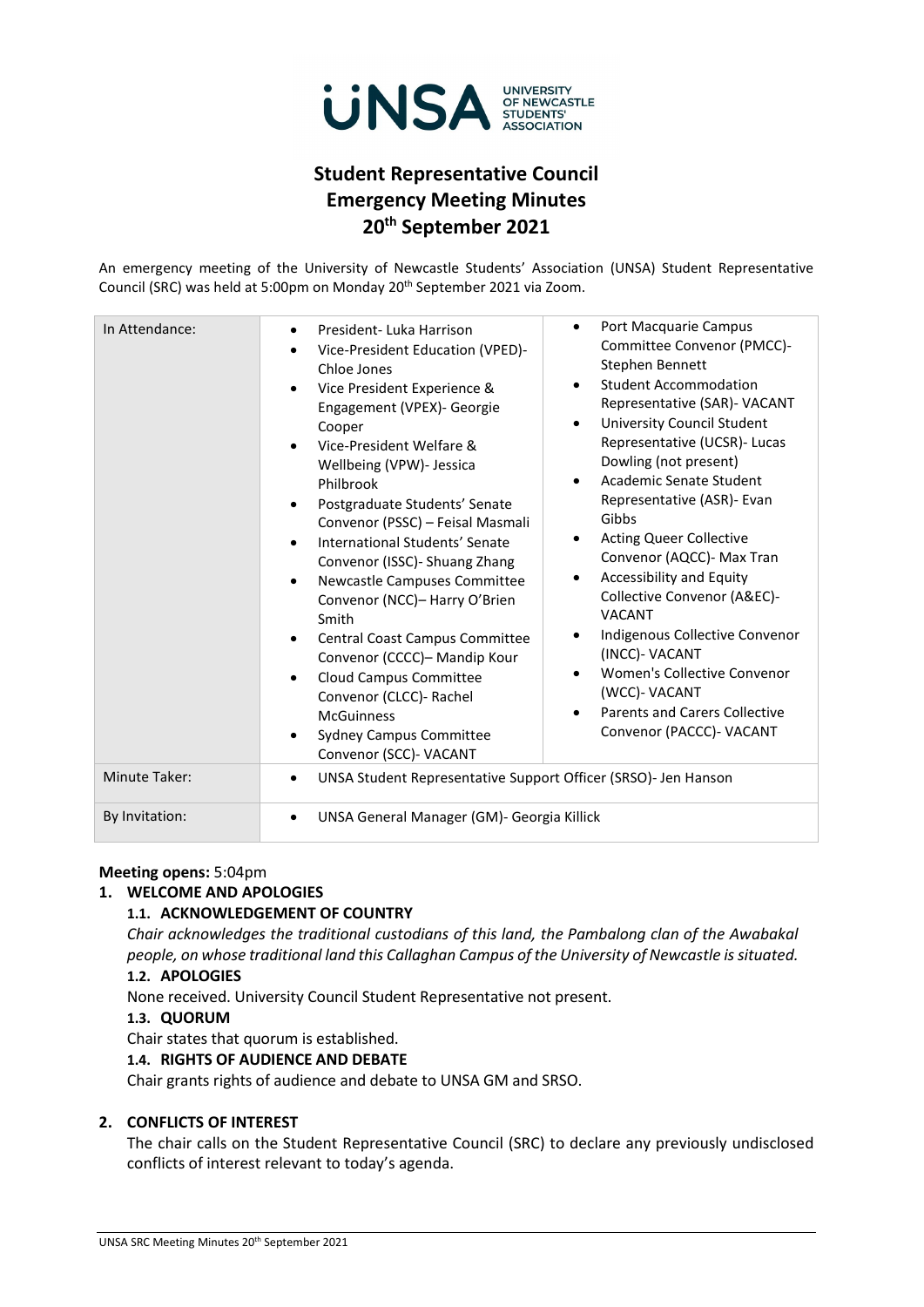

None are declared.

#### **3. GENERAL BUSINESS & FUNDING REQUESTS**

**3.1.** One Nation - NSW Education Legislation Amendment (Parental Rights) Bill 2020 See link [here.](https://equalityaustralia.org.au/ignoranceineducationbill/)

Chair calls on the AQC to begin discussions:

On Monday 13<sup>th</sup> September, the UNSA Queer Collective (QC) held a meeting which included moving a motion asking UNSA to reject the bill and acknowledge that it will cause harm, write to a handful of representatives, and issue a joint media release to be sent to the university DVC-A and Equity & Diversity Coordinator.

As detailed in the Equality Australia link above, the bill acts to harm transgender diverse students by undermining the support received and denying their existence. In a nutshell, it stops schoolteachers and counsellors from affirming their genders and puts jobs at risk for those who do.

AQC Invites SRC members to ask questions and discuss.

NCCC reached out to his cohort and reads their feedback to the SRC.

Members discuss impacts that the bill would have on LGBTQIA+ university students. AQC states that the bill would impact students in secondary school which can indirectly carry on to university. It can be argued it does not directly affect university students, however down the line and more broadly it does affect students as a larger societal issue. To stay centrist and not take a stance on these issues sends a profound message to students.

VPW points out that Collectives are part of UNSA, they are not affiliated clubs. This could be a miscommunication around what the collectives are and how they operate. Student Associations have always been involved in social justice issues, which are inherently intertwined in politics, and action can be taken on these important issues without taking a side. Rejecting or approving a specific bill is not tied to political party, but solely the bill at hand and how it affects students. It can be viewed as our moral duty to use the voice that the SRC is given. It is important to listen to what Community is telling us is affecting them.

Members discuss implications of not endorsing the bill because some students who are members of UNSA will not support the bill. However, the bill is directly targeting an equity group and priority at risk population of transgender diverse students which UNSA has a duty to protect.

Chair states that while everyone on the SRC has a duty to consult with students, we're not going to be able to get an accurate read on every student's opinion on the matter. SRC members are elected by students to use their judgement to vote how they will. Going back and forth on whether majority of students agree or disagree isn't productive. Members agree that SRC members are elected to reflect their own views and vote how they see fit.

CLCC and ASR point out ramifications this bill could have on future students who are not yet at university and are not here to have their voice heard on the matter. With Nustep going away next year, a lot of students will have lack of support. The more support that can be given to